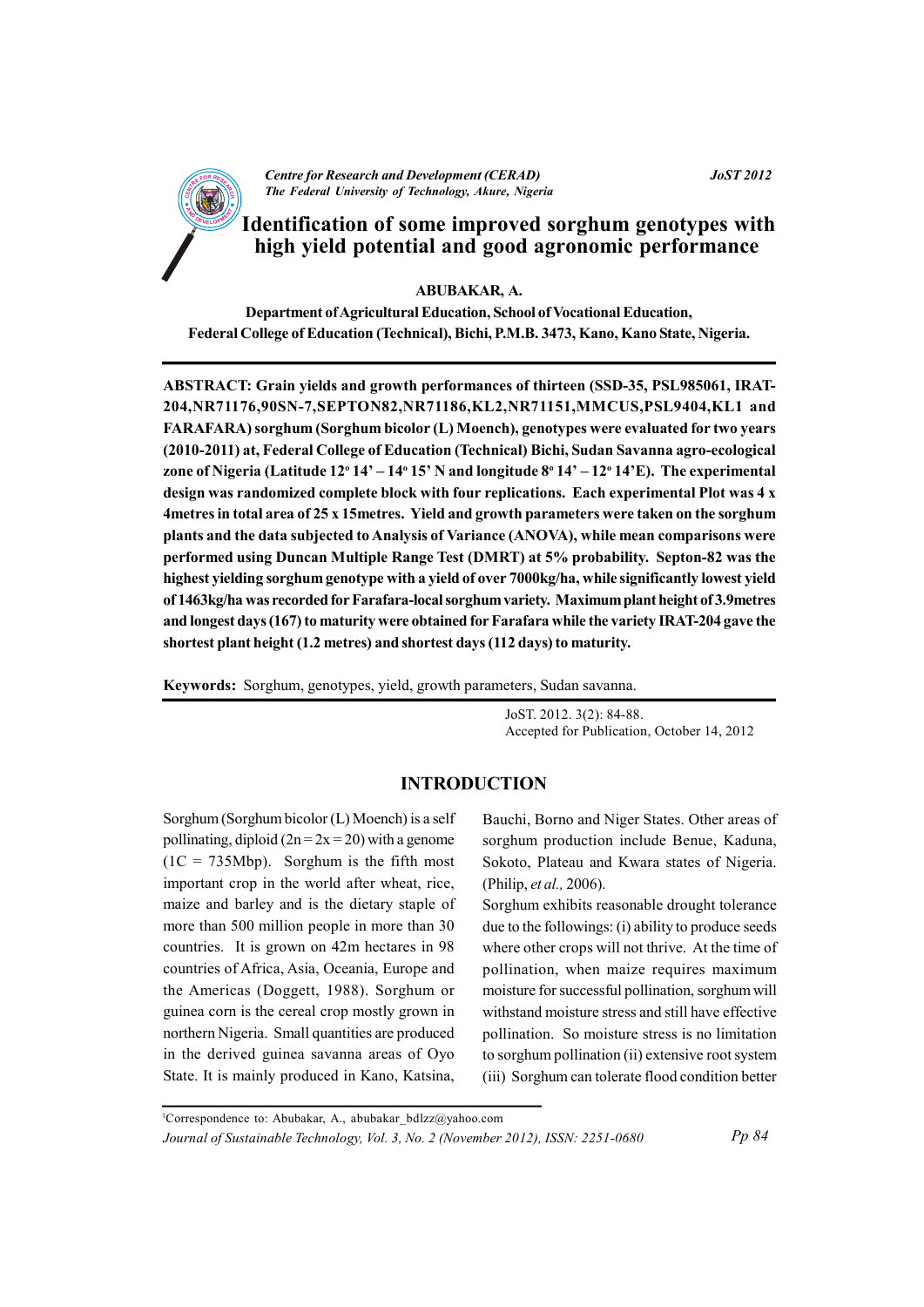than any other cereal crop excepts rice (Philip, et al., 2006). Sorghum is an important food, fodder and cash flow crop in West Africa and especially in the Sudan savanna of Nigeria. Sorghum grains form an important source of cheap energy food, containing approximately 17% carbohydrate (Alabi, 2005). Local varieties show considerable variation, but are generally tall and late maturing. Sorghum production in Sudan savanna is often limited by inadequate and erratic rainfall, insect pest, disease attack, low soil fertility and lack of improved varieties. Insecticides are rarely used by farmers on sorghum even though insect pest can cause up to 100% loss of sorghum grain yields (ICRISAT, 2010). The International Crops Research Institute for the Semi – Arid Tropics (ICRISAT) in collaboration with National Research Institutes

#### $-A.$  Abubakar

in the Sudan savanna has developed improved sorghum cultivars adapted to several regions and cropping systems. These varieties are superior to the local cultivars in many respects (highly yielding, resistant to major pest and disease, early maturity, drought tolerant and high nutritive value). Some of these varieties have been released in Nigeria and about 80 other countries (ICRISAT, 1993). It is therefore necessary to evaluate the improved varieties and encourage widespread adoption because of their higher yield. This study is aimed at identifying suitable sorghum genotype which has displayed good vield potential and agronomic performance for release to farmers in Northern Nigeria and for further genetic manipulation by scientists/ geneticists.

#### **Field Trial**

Twelve improved varieties of sorghum and a local variety were grown under rain fed conditions at the research farm of the Department of Agricultural Education, Federal College of Education (Technical) Bichi (Lat:  $12^{\circ} 14' - 14^{\circ}$ 15'N and Long.  $8^{\circ}$  14' - 12° 14'E), Kano State during 2010 and 2011 cropping seasons. The varieties were sourced from International Cereal Research Institute for the Semi-Arid Tropics (ICRISAT), Kano Station. The trial site was cleared of stones and previous plant roots and ridged mechanically using the Department of Agricultural Education Tractor. Each trial plot was 4 x 4 metres in a total area of 25 x 15 metres. A randomized complete block design was set up with four replications. The seeds of each of the varieties were sown at the rate of three seeds per hole on rows of 100cm apart and spaced 50cm between stands (100 x 50cm). After germination the plants were thinned to one plant per stand.

The plots were maintained by manual weeding. 2, 5 and 8 weeks after germination. 32kg N/ha of Calcium Ammonium Nitrate (CAN) and 32kg/ha of phosphorous dioxide  $(P<sub>n</sub>, 0<sub>n</sub>)$  as single super phosphate fertilizer were applied as basal fertilizer, while 32kg N/ha of CAN was applied 3 weeks as top dressing. At maturity, heads from sorghum plants in the three central rows as net plot were cut using sickle and sun dried for 8 days, also the stalks were carefully uprooted and sun dried for three weeks. Threshing was done manually by beating the sorghum heads in bags with short stout stick, the sorghum grains and stalks were weighed using electronic weight scales.

Sorghum grain – yields and growth parameters were measured and data obtained were analyzed using Statistical Package for the Social Sciences (SPSS) while mean comparisons were made using Duncan Multiple Range Test (DMRT) at 5% probability.

Journal of Sustainable Technology, Vol. 3, No. 2 (November 2012), ISSN: 2251-0680

**MATERIALS AND METHODS**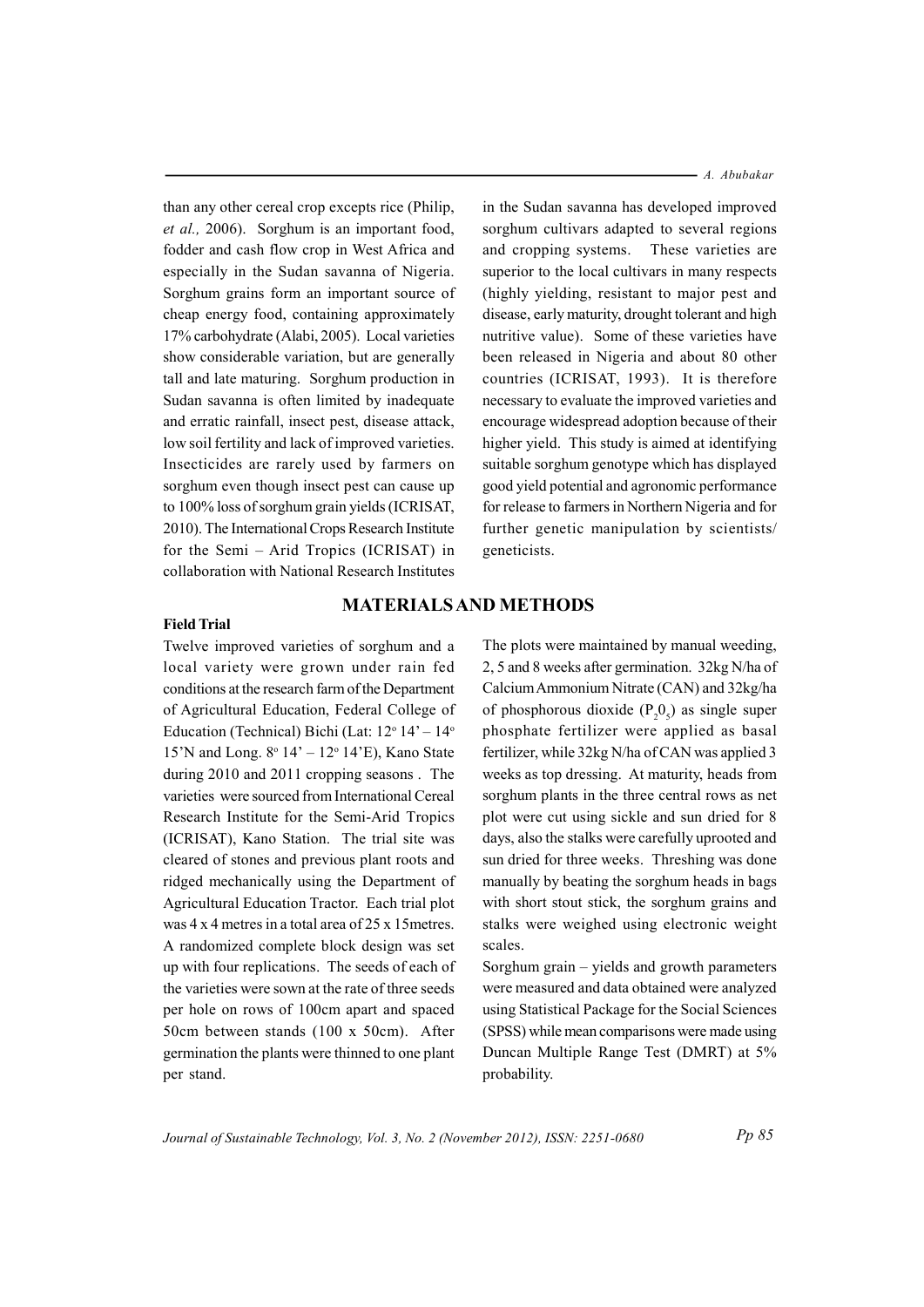## **RESULTS AND DISCUSSION**

The significant mean grain yields and agronomics parameters observed in the thirteen sorghum genotypes show genetic variability among the genotypes evaluated (Table 1). Significantly higher yields were observed in improved varieties while low grain yield was observed in local variety (Fig. 1).

This finding agrees with those of Clark and Carpenter (2000), Francis (2007) and Texas (2010). The highest grain yield value of 7102.9kg/ ha and threshing percentage (72%) was recorded for SEPTON - 82 while local variety - Farafara obtained 1463.8kg/ha (Fig 1). Days to flowering  $(52)$ , and days to maturity  $(91)$  were shorter (early) in IRAT-204 compared to the longest days to flowering  $(109)$  and maturity (Late)  $(167)$  for farafara (Table 1).

These genotypes, SEPTON-82 and IRAT-204 could be introduced to farmers in this agroecological zone for high grain yield and early maturity respectively. The plant height ranged from 3.9m in Fara-fara to 1.2m in IRAT-204 with significant ( $P < 0.05$ ) differences between the varieties. Significant ( $P < 0.05$ ) differences were recorded between the genotypes for the stalk weight.  $SEPTON - 82$  produced the largest stalk of 7803.5kg/ha and SSD-35 produced the least stalk weight of 4757.8kg/ha (Table 1) others were intermediate between these. The non-significant differences in stalk weight between some of the genotypes implies that any of the genotypes could be adopted by the farmers for livestock feed/fodder, fuel, and building materials in Sudan Savannah zone of Nigeria (Table 1). Number of striga-emerged per plot ranged from none in IRAT-204, 90SN-7, SEPTON-82, NR-71186, KL2, MMCUS +o eight (8) in Farafara (Table 1). Clark (1998) also reported that some improved varieties of sorghum showed complete resistance to Striga hermontica. The six identified striga resistance

sorghum genotypes should be multiplied and made available to farmers in Sudan Savannah zone of Nigeria. Singh (2010), observed that sorghum output in Sudan Savannah zone of Nigeria can be increased if the farmers have easy access to striga resistance sorghum seeds.

This finding agrees with those of Clark and Carpenter (2000), Francis (2007) and Texas (2010). The highest grain yield value of 7102.9kg/ha and threshing percentage  $(72%)$  was recorded for SEPTON - 82 while local variety - Farafara obtained 1463.8kg/ha (Fig 1). Days to flowering (52), and days to maturity (91) were shorter (early) in IRAT-204 compared to the longest days to flowering  $(109)$  and maturity (Late)  $(167)$  for farafara (Table 1).

These genotypes, SEPTON-82 and IRAT-204 could be introduced to farmers in this agroecological zone for high grain yield and early maturity respectively. The plant height ranged from 3.9m in Fara-fara to 1.2m in IRAT-204 with significant ( $P < 0.05$ ) differences between the varieties. Significant ( $P < 0.05$ ) differences were recorded between the genotypes for the stalk weight.  $SEPTON-82$  produced the largest stalk of 7803.5kg/ha and SSD-35 produced the least stalk weight of 4757.8kg/ha (Table 1) others were intermediate between these. The non-significant differences in stalk weight between some of the genotypes implies that any of the genotypes could be adopted by the farmers for livestock feed/fodder, fuel, and building materials in Sudan Savannah zone of Nigeria (Table 1).

Number of striga-emerged per plot ranged from none in IRAT-204, 90SN-7, SEPTON-82, NR-71186, KL2, MMCUS +o eight  $(8)$  in Farafara (Table 1). Clark (1998) also reported that some improved varieties of sorghum showed complete resistance to Striga hermontica. The six identified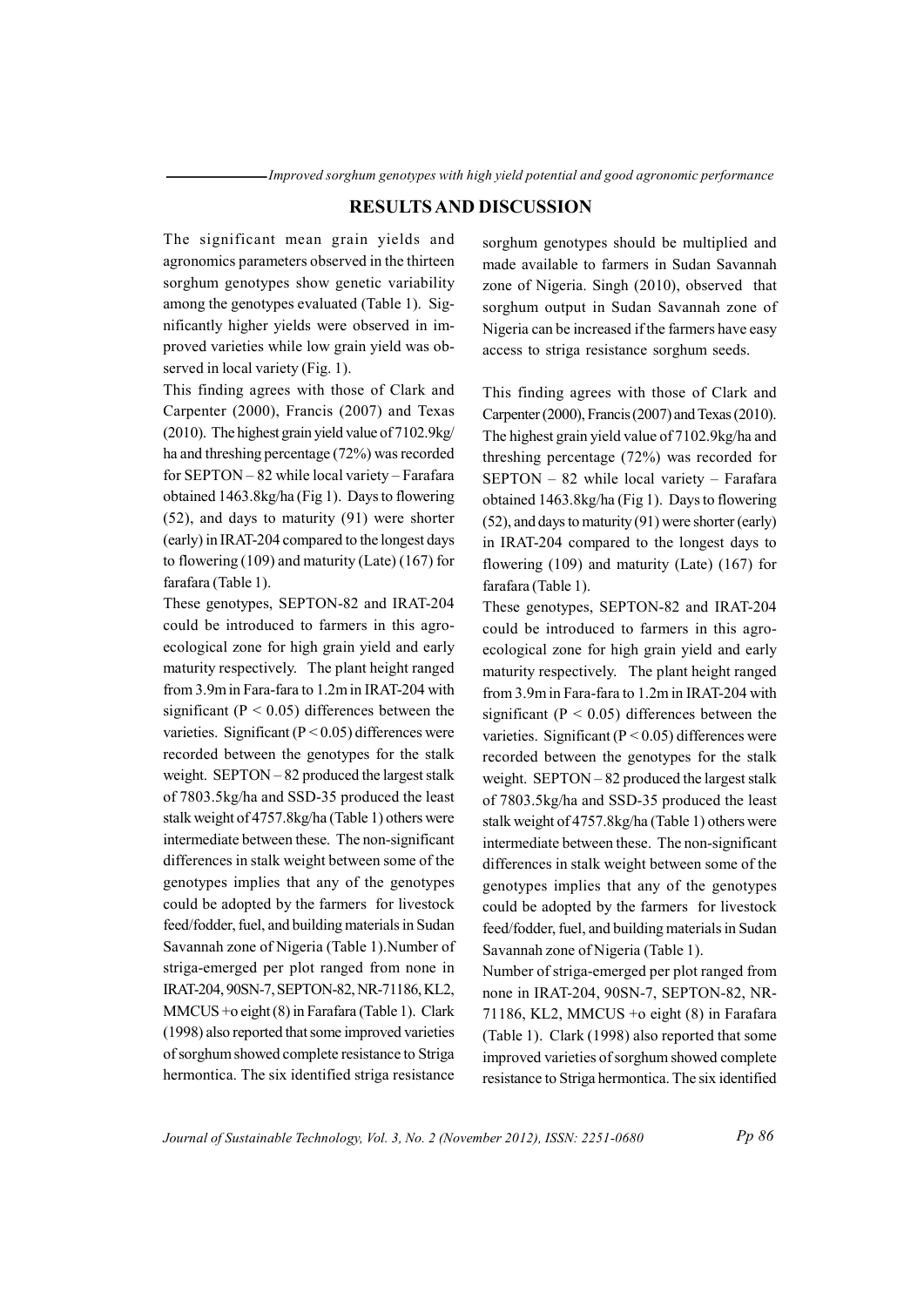- A. Abubakar

striga resistance sorghum genotypes should be multiplied and made available to farmers in Sudan Savannah zone of Nigeria. Singh (2010), observed that sorghum output in Sudan Savannah zone of Nigeria can be increased if the farmers have easy access to striga resistance sorghum seeds.

Table 1: Mean Grain yield and Agronomic Indices of the Sorghum Genotypes for two Crop Years  $(2010 - 2011)$ 

| S/N            | Genotypes/       | <b>DTF</b>       | <b>DTM</b>       | PL.HT          | Grain                   | <b>Stalk</b>        | <b>Striga</b>  | <b>Threshing</b> |
|----------------|------------------|------------------|------------------|----------------|-------------------------|---------------------|----------------|------------------|
|                | <b>Varieties</b> |                  |                  | (M)            | Yield                   | Yield               | per plot       | $\frac{0}{0}$    |
|                |                  |                  |                  |                | kg/ha                   | (kg/ha)             |                |                  |
|                | $SSD-35$         | 89 <sup>b</sup>  | $127^{\rm b}$    | $2.50^{6}$     | $421\overline{5.3}^{f}$ | 4757.8 <sup>c</sup> | $1^{\circ}$    | $44^d$           |
| $\overline{2}$ | PSL985061        | 69 <sup>d</sup>  | $112^d$          | $2.18^{\circ}$ | $4501.3^e$              | $4903.2^{\circ}$    | $2^{\rm b}$    | 46 <sup>d</sup>  |
| 3              | <b>IRAT-204</b>  | $52^{\circ}$     | 91 <sup>c</sup>  | $1.20^{\rm d}$ | $4780.8^{\circ}$        | $5210.6^b$          |                | $51^{\circ}$     |
| 4              | NR-71176         | 81 <sup>c</sup>  | $122^{\circ}$    | $2.25^{\circ}$ | $6301.4^{b}$            | 6601.1 <sup>a</sup> | $2^{\rm b}$    | $53^{\circ}$     |
| 5              | 90SN-7           | 69 <sup>d</sup>  | 130 <sup>b</sup> | $2.49^{b}$     | $6214.6^{b}$            | 6714.9 <sup>a</sup> |                | $66^{\rm b}$     |
| 6              | SEPTON82         | 81 <sup>c</sup>  | $110^d$          | $2.10^{\circ}$ | 7102.9 <sup>a</sup>     | $7803.5^{\circ}$    |                | 72 <sup>a</sup>  |
| 7              | NR-71186         | 81 <sup>c</sup>  | $122^{\circ}$    | $2.26^{\circ}$ | $6200.1^{b}$            | $6821.4^a$          |                | $64^{\rm b}$     |
| 8              | KL2              | 87 <sup>b</sup>  | 130 <sup>b</sup> | $2.46^{b}$     | 5815.8 <sup>c</sup>     | $6164.5^a$          |                | 41 <sup>d</sup>  |
| 9              | NR71151          | 63 <sup>d</sup>  | 103 <sup>d</sup> | $2.51^{b}$     | 5169.7 <sup>d</sup>     | $5651.4^{b}$        |                | $43^d$           |
| 10             | <b>MMCUS</b>     | 89 <sup>b</sup>  | 129 <sup>b</sup> | $2.55^{b}$     | $5234.1^d$              | $5423.3^{b}$        |                | $37^{\circ}$     |
| 11             | <b>PSL9404</b>   | $67^{\rm d}$     | $106^d$          | $2.05^{\circ}$ | $4677.3^e$              | $5251.8^{b}$        | $3^{\rm b}$    | 38 <sup>e</sup>  |
| 12             | KL1              | 89 <sup>b</sup>  | 129 <sup>b</sup> | $2.56^{b}$     | $4332.4^{f}$            | 4932.6 $^{\circ}$   | 3 <sup>b</sup> | 36 <sup>c</sup>  |
| 13             | Fararafara       | 109 <sup>a</sup> | 167 <sup>a</sup> | $3.90^{\circ}$ | $1463.8^{8}$            | $6293.5^{\circ}$    | 8 <sup>a</sup> | $32^f$           |
|                | (Local Variety)  |                  |                  |                |                         |                     |                |                  |

Significant at 0.05 probability level.

Means followed by same letter are not statistically different using LSD at 0.05 probability level. **KEY** 

 $DTF =$ Days to flowering

 $DTM =$  Days to maturity

PL.Ht=Plant Height (Metres)

 $Kg/ha = Kilogram$  per hectare



Figure 1: Yields of the thirteen varieties of surghum

Journal of Sustainable Technology, Vol. 3, No. 2 (November 2012), ISSN: 2251-0680

Pp 87